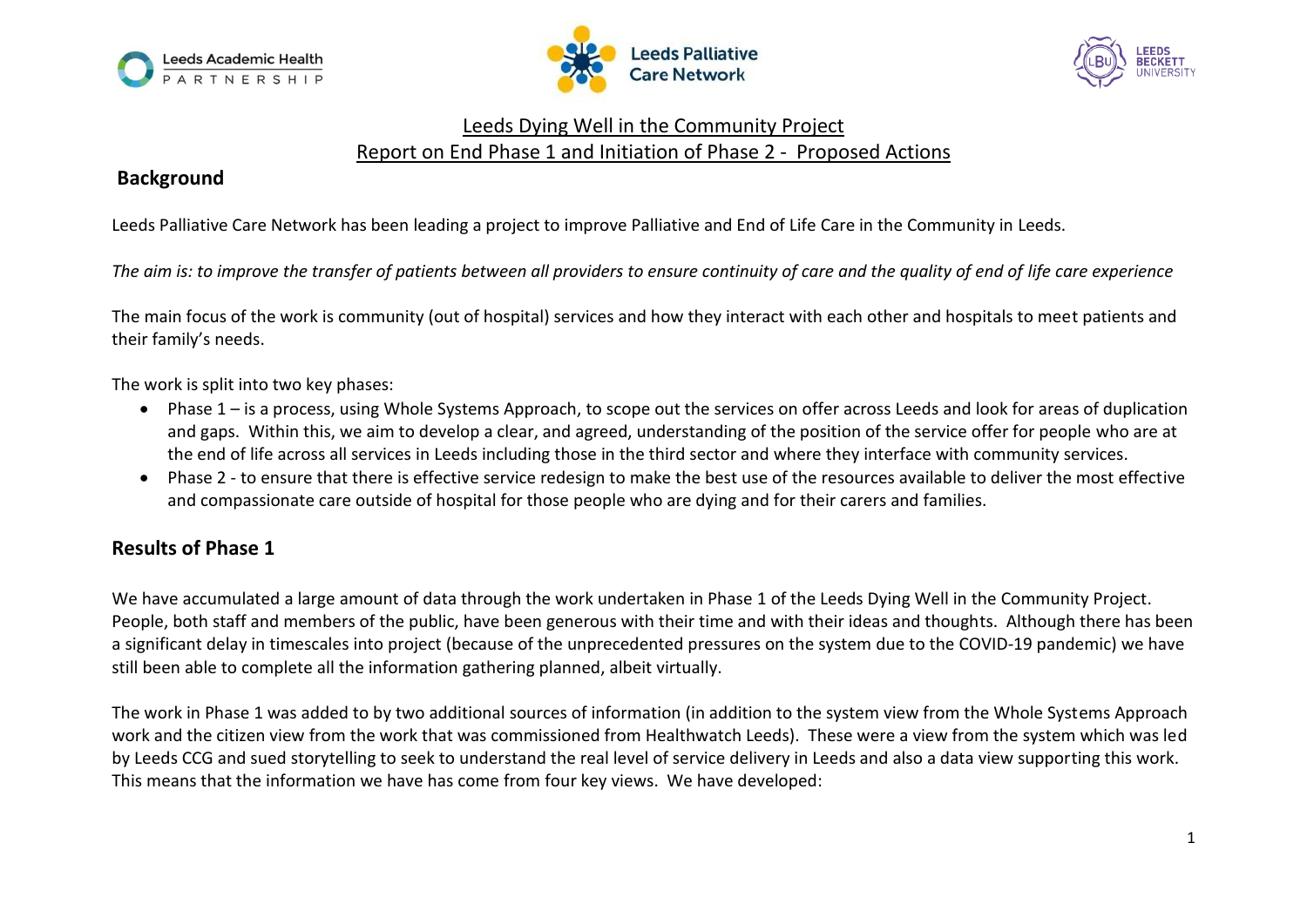







**System view** – a series of eight virtual events with professionals during November and December 2020, to which over 100 people from different organisations attended, including: acute and community health care, social care, care homes and voluntary and independent organisations. This used a Whole System Approach facilitated by Leeds Beckett University, commissioned by LAHP.

**Citizen view** – Healthwatch Leeds were commissioned to ask for the views of patients who have received end of life care and their families and carers. Thirty-one people responded to a survey about end of life care and fifteen in-depth interviews were undertaken about their experiences of receiving end of life and palliative care. The report developed from the questionnaires can be found [here](https://leedspalliativecare.org.uk/professionals/resources/leeds-dying-well-in-the-community-project-resources/) and the showreel from the case study interviews can be found [here](https://leedspalliativecare.org.uk/professionals/resources/leeds-dying-well-in-the-community-project-resources/)

The system and citizen view produced two maps which are a visual representation of what we found: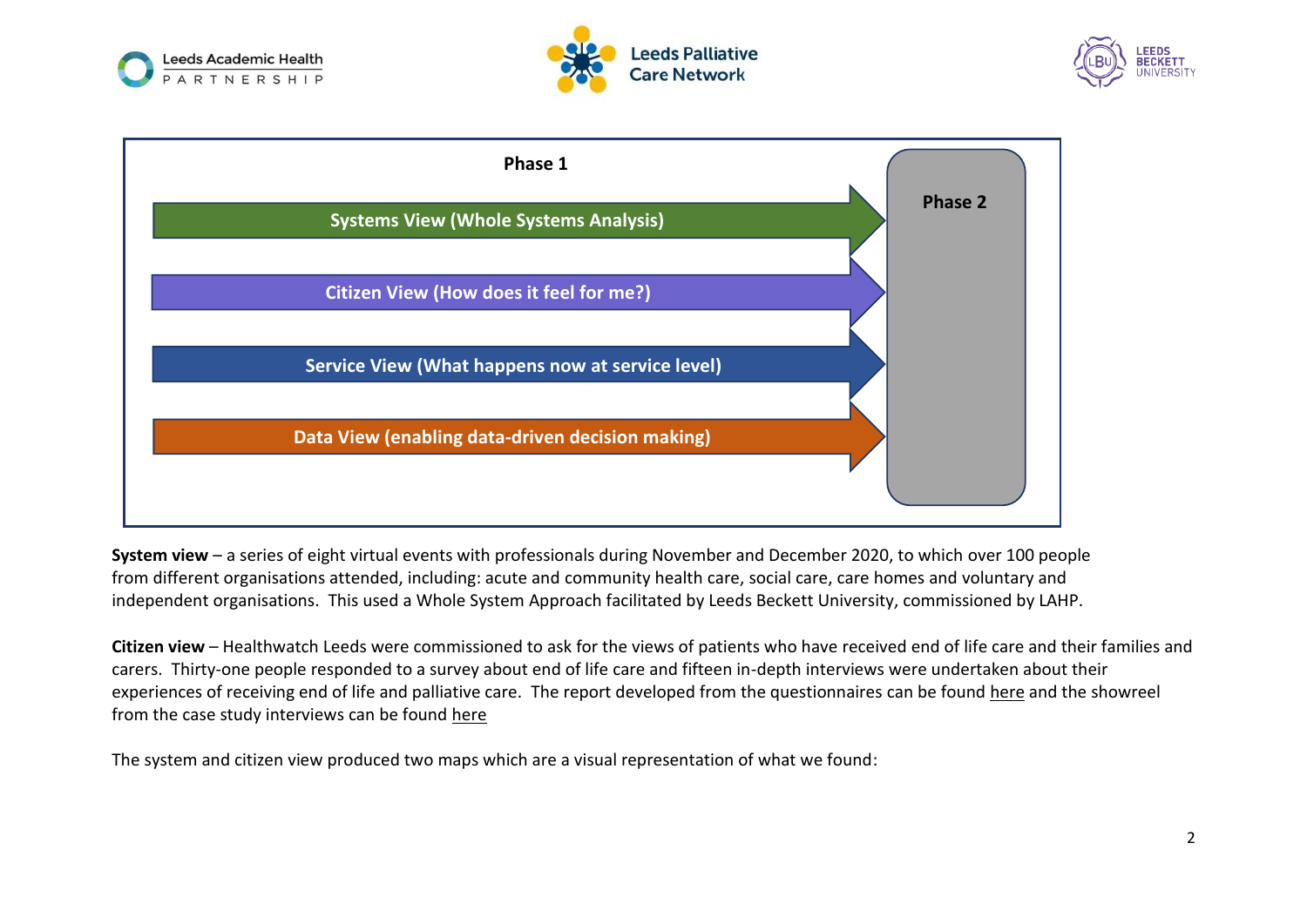





- Stakeholder map (can be found [here\)](https://leedspalliativecare.org.uk/professionals/resources/leeds-dying-well-in-the-community-project-resources/) shows the identified key stakeholders and services, with the detail of what is delivered by these services outlined underneath including those services providing support for patients who are approaching their end of life or offer support after a death has occurred entitled "additional services".
- Systems map (can be found [here\)](https://leedspalliativecare.org.uk/professionals/resources/leeds-dying-well-in-the-community-project-resources/) shows the many local factors that make up the systems related to palliative and end of life care in Leeds. Its purpose is to obtain a deeper appreciation and understanding of all the inter-related component parts involved, thus allowing a more informed foundation to determine possible places for action. The high-level systems map provides a simplified systems map, including only the key factors. The full map may need you to zoom into to be able to read.

**Service view** – led by NHS Leeds CCG this project focused on a conversation about the potential mismatch between the level and responsiveness of care that core providers of community P&EoL care are able to deliver in comparison to that which is described to people and system partners.

**Data view** – has looked at information that is already available on the number of deaths in Leeds, the impact of COVID-19, the percentage of people who die in their preferred place of death and other key markers available from EPaCCs data. We have also secured commitment to looking at the data in more detail to inform our decision making about work in Phase 2.

### **Summary of key outputs from Phase 1 work**

Each phase of the work has detailed key themes (shown in Appendix 1). These are worded slightly differently depending on the view used but have many commonalties.

Work has been done to synergise these into an overarching understanding of information gathered that will inform the action plan. These can be summarised as

• **Updating the service offer** – ensuring that there is one clear service offer with staff working in an integrated way with the right skills, knowledge and confidence to support people dying in their own homes (including care homes). Though there will be a core offer this will be personalised to meet the needs of the person who is dying and also their family and carers. This will include support for carers and families in the lead up to death and when they are bereaved. This will also link to the support offered to professionals (of all types including domiciliary staff) to ensure that they have up to date and relevant knowledge. This will also ensure that all professionals are able to recognise the early stage of end of life and feel confident to hold the conversation about the wishes from the patient and their families and carers about care at the end of life (recognising that this may change over time as symptoms change).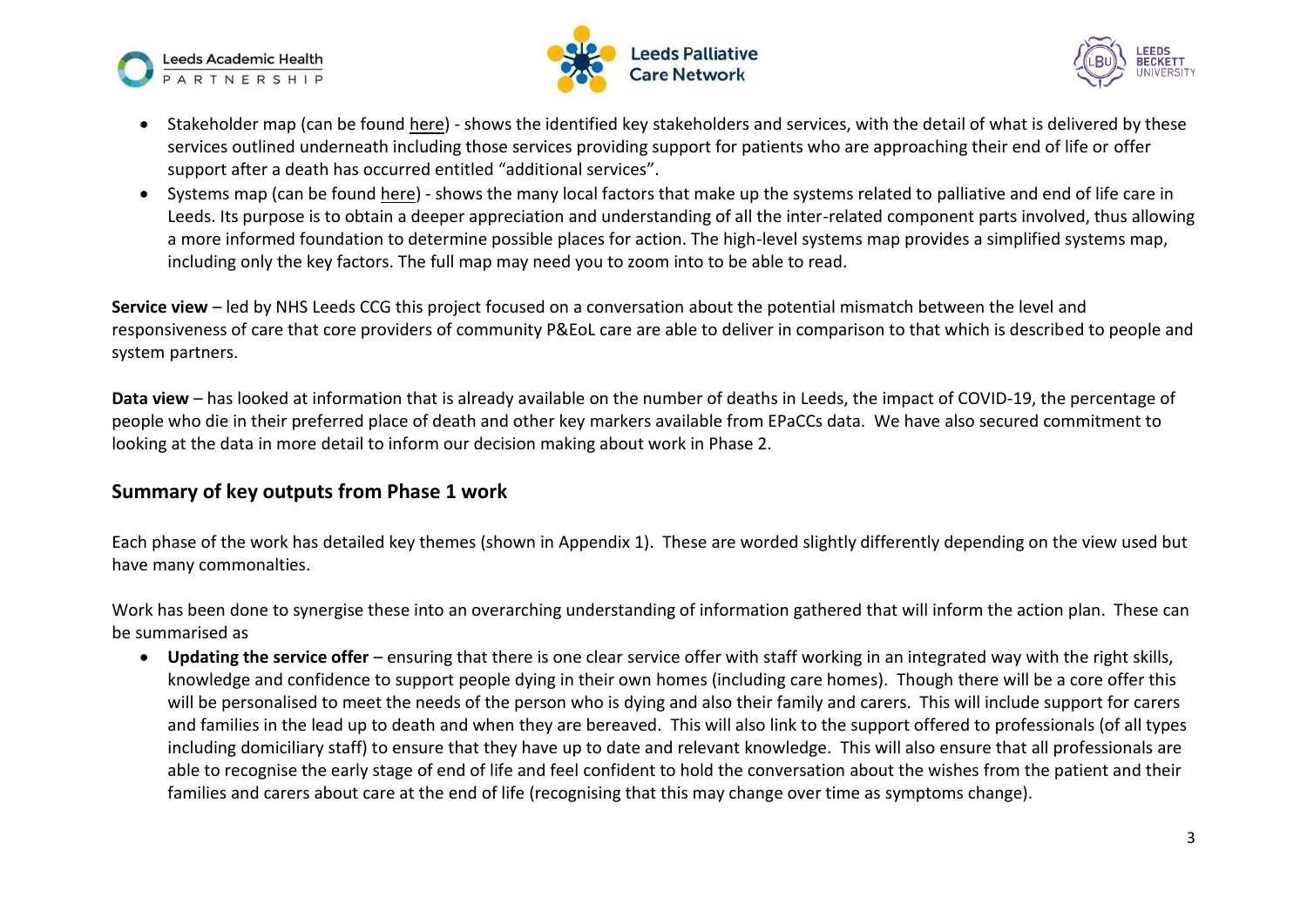





- The need for **a Citywide Single Point of Access for Palliative and End of Life care** to support people who are dying and their families and carers but also as a hub for information for professionals.
- Agreeing a clear process for **recording one up to date ACP** that is updated and kept as a single version with the patient and family and carers holding the updated version so it is available to all professionals
- A clear need to reflect the increase in the number of people being cared for at the end of their life in the Community. This can only be achieved by maximising efficiency and **increasing resources available to support death in the community.**
- Ways to **improve timely prescribing** both in terms of identifying that anticipatory end of life medicines need to be made available to the patient and also in the process for ensuring that prescriptions are written and filled in a rapid manner.

The table below shows how these key themes reflect the findings from each of the different views. This is further described in Appendix 1.

| Key area from          | <b>Systems and Citizen view</b>              | <b>Service view</b>                                     | Data view               |
|------------------------|----------------------------------------------|---------------------------------------------------------|-------------------------|
| themes                 |                                              |                                                         |                         |
| <b>New service</b>     | Issues of capacity and adequate staffing     | Workforce - Knowledge, skills development               | Service specifications, |
| offer/model            | Willingness to explore care at home          | Workforce - Staff capacity                              | leaflets and web        |
|                        | Early recognition of deterioration           | Equipment - Availability and timely delivery            | information does not    |
|                        | Professional knowledge of who does what      | Incomplete documentation                                | reflect current levels  |
|                        |                                              | Coordinated planning and communication between services | of service delivery     |
|                        |                                              | Services able/unable to respond                         |                         |
|                        |                                              | Key worker                                              |                         |
|                        |                                              | Complexity pathway                                      |                         |
|                        |                                              | Sustainable programme of education                      |                         |
| <b>Citywide Single</b> | Sharing of information                       | Workforce - Knowledge, skills development               |                         |
| <b>Point of Access</b> | Willingness to explore care at home          | Workforce - Staff capacity                              |                         |
| for Palliative         | Early recognition of deterioration           | Equipment - Availability and timely delivery            |                         |
| and End of Life        | Patient and carer knowledge of who does what | Incomplete documentation                                |                         |
| care                   | Professional knowledge of who does what      | Coordinated planning and communication between services |                         |
|                        |                                              | Coordination and planning with family                   |                         |
|                        |                                              | Services able/unable to respond                         |                         |
|                        |                                              | Proactive, person centred advanced care planning        |                         |
| Recording one,         | Sharing of information                       | Workforce - Knowledge, skills development               |                         |
| up to date             | Early recognition of deterioration           | Workforce - Staff capacity                              |                         |
| <b>ACP</b>             | <b>Advance Care Planning</b>                 | Incomplete documentation                                |                         |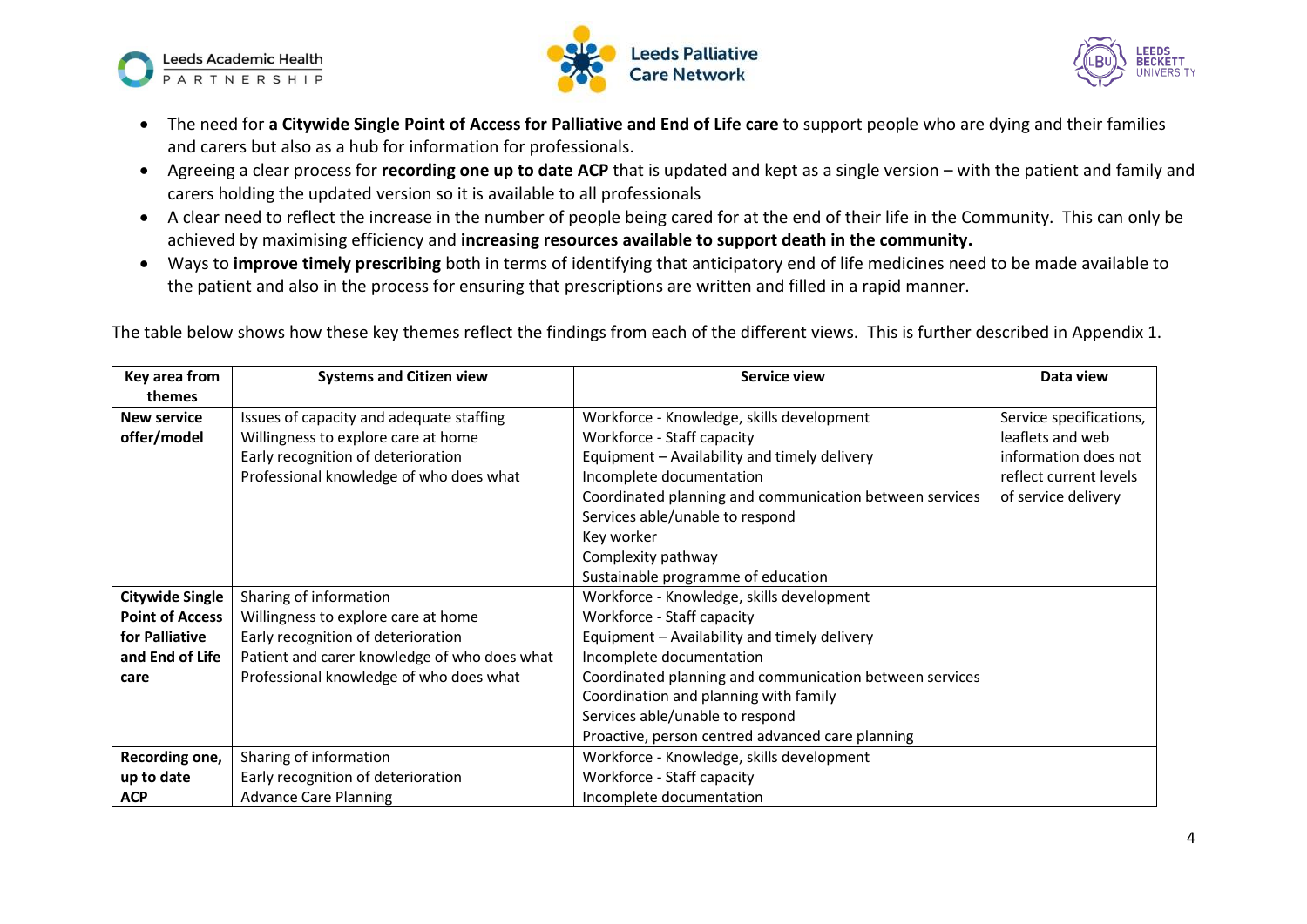





|                  | Patient and carer knowledge of who does what | Coordination and planning with family            |                       |
|------------------|----------------------------------------------|--------------------------------------------------|-----------------------|
|                  | Professional knowledge of who does what      | Proactive, person centred advanced care planning |                       |
| Improve timely   | Access to medicines                          | Workforce - Knowledge, skills development        |                       |
| prescribing      | Professional knowledge of who does what      | <b>Accurate and Timely Prescribing</b>           |                       |
|                  |                                              | Incomplete documentation                         |                       |
| Increasing       | Issues of capacity and adequate staffing     | Workforce - Knowledge, skills development        | a 59% increase in the |
| <b>resources</b> |                                              | Workforce - Staff capacity                       | number of EPaCCs      |
| available to     |                                              |                                                  | patients dying at     |
| support death    |                                              |                                                  | home (slides can be   |
| in the           |                                              |                                                  | found here).          |
| community        |                                              |                                                  |                       |
| <b>Develop</b>   |                                              |                                                  |                       |
| shared           |                                              |                                                  |                       |
| language         |                                              |                                                  |                       |

System partners recognise that there are ongoing issues of capacity, capability, adequate staffing and the subsequent impact on staff wellbeing. There is also potential for lack of other resources such as equipment, syringe drivers and medications.

From all the work there is a clear aspiration to create a Leeds service that has

# *one clear service offer with staff working in an integrated way with the right skills, knowledge and confidence to support people dying in their own homes (including care homes); personalised to meet the needs of the person who is dying and their family and carers*

The action planning stage will be informed by the conclusions of the service view work: there is an owned priority to establish a 'service view', we know creating trust and psychological safety takes time, it is crucial to understand and address unwarranted variation and we need to ensure that there is data-led design. Going forward, this work needs to be underpinned by a range of support including OD support, project management, clinical leadership and increased and up to date data analysis. This would include understanding about what the data tell us about where we could start working for integration; including soft data from staff working in PCNs.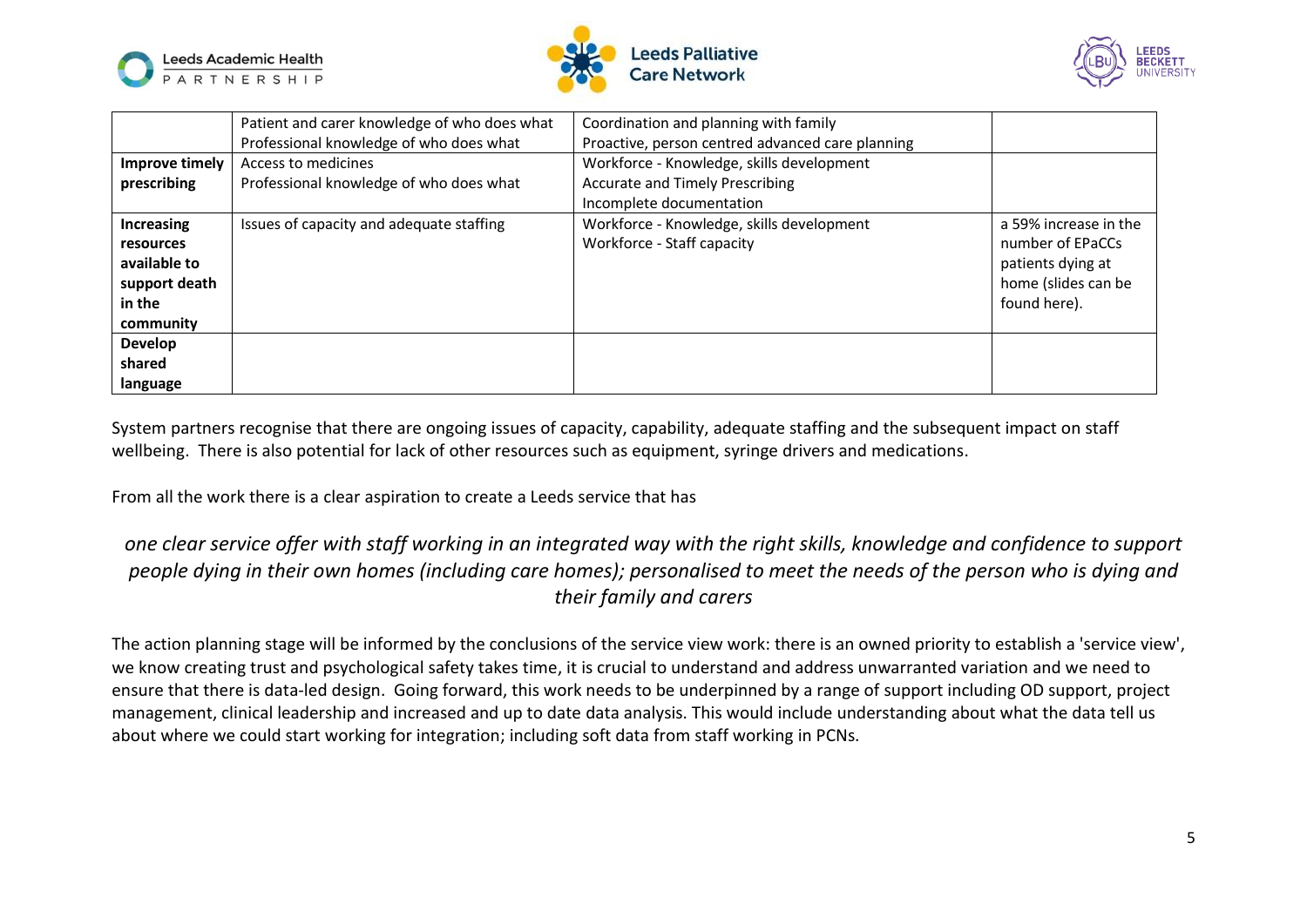





In appendix 1 we start to bring together the key themes that have been identified from each of the views taken and how they could lead to changes in the system

In appendix 2 we start to bring these together to create a series of potential actions for Phase 2 of the project.

### **Next steps**

#### **Action planning**

In early 2022 we will hold a workshop with core team members to consider all the information gathered in Phase 1. This workshop will have 3 objectives:

- 1. Development of a detailed action plan
	- Informed by systems map to identify aligned actions
	- Use stakeholder map to identify relevant stakeholders
- 2. Develop a theory of change based on the action plan and an accompanying monitoring framework
- 3. Determine the structure of ongoing stakeholder engagement
	- Outline of action plan and monitoring framework to wider stakeholders
	- Ongoing engagement stakeholders will need to frequently keep in touch and share intelligence about what is happening

#### **Data analysis**

Further work is needed to analyse the data and we recognise, that much of the analysis so far presented has included the COVID 19 pandemic. Moving forward we have to:

- Remove the peak period of deaths, those deemed to be special cause variation, between March 2020 and January 2021 could create the new "normal" picture of End of Life Care with which to use as the basis for planning
- Look at seasonal variation e.g. we know more people die in winter than in summer but we need to understand if our workforce plans reflect this?
- Achievement of preferred place of death may not be a marker of a "good death".
- Consider how we use this knowledge to forward plan with likely changes in the patterns of deaths from cancer, cardiovascular, stroke as a result of COVID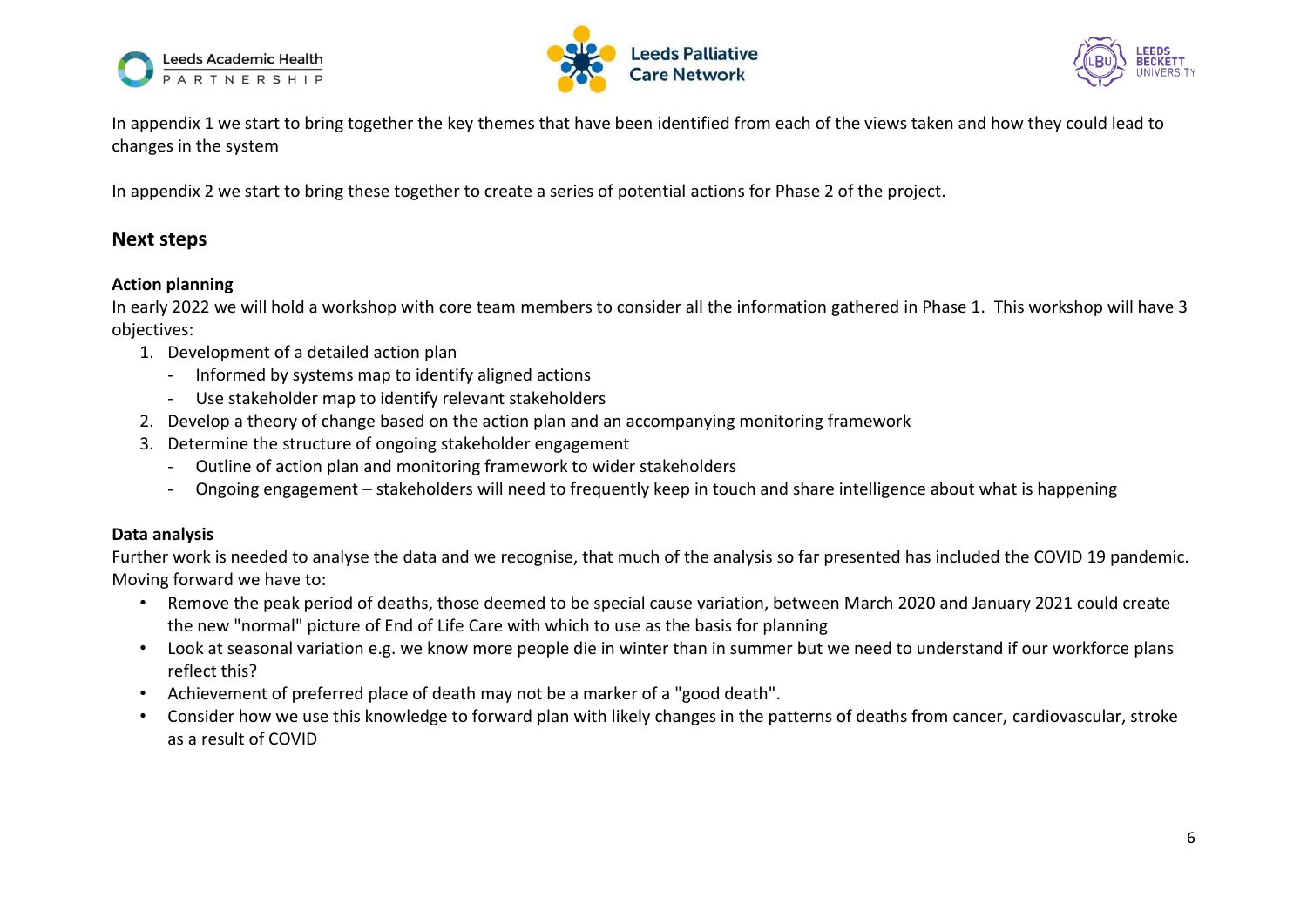





Within the analysis we need to ensure that we use data for the whole system; particularly taking into account those GP practices that use the EMIS system as well as those using Systm1.

#### **Project evaluation**

This will involve 4 key steps.

- 1. Analyse stakeholder feedback from workshop
- 2. In-depth interviews with LPCN members and key stakeholders
- 3. Focus groups with wider stakeholders
- 4. Wider stakeholder questionnaire

The results of the evaluation will be available in Spring 2022.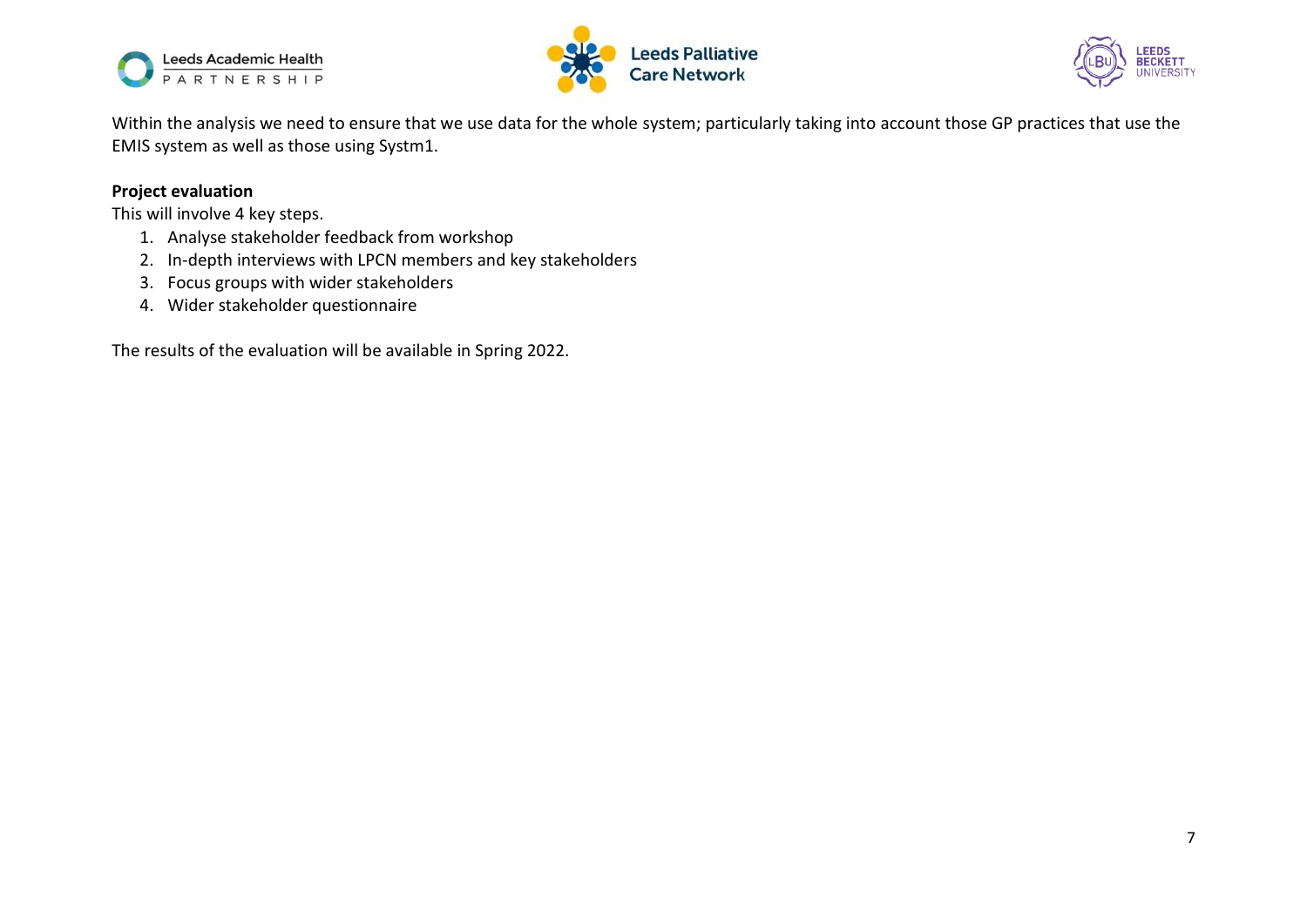





# Appendix 1 **Summary of the themes from each view of Phase 1**

| System and citizen view      | From service view    | Data view                         | <b>Phase 1 break out</b> | <b>Summary of key actions from</b> |
|------------------------------|----------------------|-----------------------------------|--------------------------|------------------------------------|
|                              |                      |                                   | rooms                    | phase 1 review                     |
| Issues of capacity and       | Workforce - Staff    | A 59% increase in the             | Lack of resources        | Increasing resources available to  |
| adequate staffing            | capacity             | number of EPaCCS patients         | Integration              | support death in the community     |
|                              |                      | dying at home                     | Complexity               | Describe Service offer/model       |
|                              |                      | The caseload of NTs               |                          | Develop Shared language            |
|                              |                      | increased by 21% between          |                          |                                    |
|                              |                      | September 2019 and August         |                          |                                    |
|                              |                      | 2021                              |                          |                                    |
| Ability of neighbourhood     | Services able/unable | The caseload of NTs               | Understanding of         | New Service Offer/model            |
| team to respond              | to respond           | increased by 21% between          | Service Offer            |                                    |
|                              |                      | September 2019 and August         | Integration              |                                    |
|                              |                      | 2021                              | Complexity               |                                    |
|                              |                      |                                   |                          |                                    |
| Sharing of information       | Incomplete           | Patients who died and were        | Carer support            | Citywide Single Point of Access    |
|                              | documentation        | included on EPaCCS                | Single point of access   | for Palliative and End of Life     |
|                              |                      |                                   | Access to information    | care                               |
|                              |                      |                                   | - Single Sharable ACP    | Describe Service offer/model       |
|                              |                      |                                   |                          | Develop Shared language            |
| Early recognition of         | Workforce -          | Duration of time (in weeks)       | Carer support            | Increasing resources available to  |
| deterioration                | Knowledge, skills    | the patients were on EPaCCS       | Societal Change -        | support death in the community     |
|                              | development          |                                   | Death and dying          | Describe Service offer/model       |
|                              |                      |                                   |                          | Develop Shared language            |
| <b>Advance Care Planning</b> | Proactive, person    | EPaCCS patients who have a        | Carer support            | Recording one, up to date ACP      |
|                              | centred advance care | ReSPECT (Recommended              | Access to information    | Develop Shared language            |
|                              | planning             | <b>Summary Plan for Emergency</b> | - Single Sharable ACP    |                                    |
|                              |                      | Care and Treatment) Code          |                          |                                    |
|                              |                      | recorded on the system            |                          |                                    |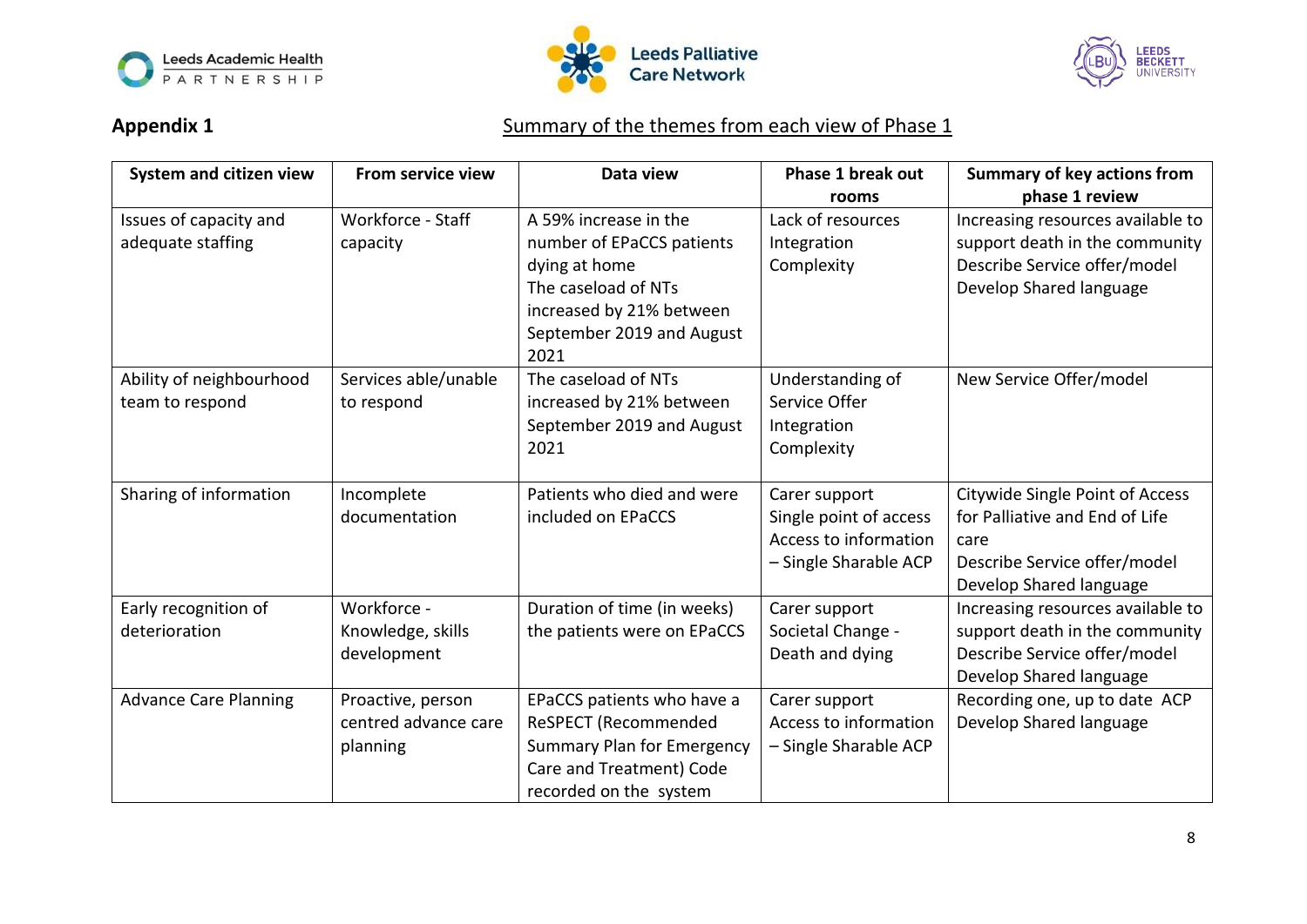





| Patient and carer/family  | Coordination and           | <b>Reasons for Unplanned</b>    | Carer support     | Citywide Single Point of Access   |
|---------------------------|----------------------------|---------------------------------|-------------------|-----------------------------------|
| knowledge of who does     | planning with family       | hospital usage (Non-Elective    | Societal Change - | for Palliative and End of Life    |
| what                      |                            | Admissions) by EPaCCS           | Death and dying   | care                              |
|                           |                            | Patients in the last 90 days of |                   | Describe Service offer/model      |
|                           |                            | their life                      |                   | Develop Shared language           |
| Professional knowledge of | Coordinated planning       | <b>Reasons for Unplanned</b>    | Integration       | Increasing resources available to |
| who does what             | and communication          | hospital usage (Non-Elective    | Understanding of  | support death in the community    |
|                           | between services           | Admissions) by EPaCCS           | Service Offer     | New Service Offer/model           |
|                           |                            | Patients in the last 90 days of | Societal Change - | Describe Service offer/model      |
|                           |                            | their life                      | Death and dying   | Develop Shared language           |
|                           |                            |                                 |                   |                                   |
| Access to medicines       | <b>Accurate and Timely</b> |                                 | Access to meds    | Improve timely prescribing        |
|                           | Prescribing                |                                 |                   |                                   |
| Willingness to explore    |                            | Percentage of Patients on       | Complexity        | Citywide Single Point of Access   |
| care at home              |                            | EPaCCS who have achieved        | Societal Change - | for Palliative and End of Life    |
|                           |                            | Preferred Place of Death        | Death and dying   | care                              |
|                           |                            |                                 | Integration       | Develop Shared language           |
|                           | Equipment $-$              |                                 | Lack of resources | Citywide Single Point of Access   |
|                           | Availability and timely    |                                 |                   | for Palliative and End of Life    |
|                           | delivery                   |                                 |                   | care                              |
|                           | Staff wellbeing            |                                 | Lack of resources | Increasing resources available to |
|                           |                            |                                 | Societal Change - | support death in the community    |
|                           |                            |                                 | Death and dying   |                                   |
|                           | Different offers for       | Ethnicity Breakdown of          | Complexity        | Develop Shared language           |
|                           | different P&EoLC           | <b>EPaCCS patients</b>          |                   | New Service Offer / model         |
|                           | pathways                   |                                 |                   |                                   |
|                           |                            |                                 | Sustainable       | Increasing resources available to |
|                           |                            |                                 | programme of      | support death in the community    |
|                           |                            |                                 | education         |                                   |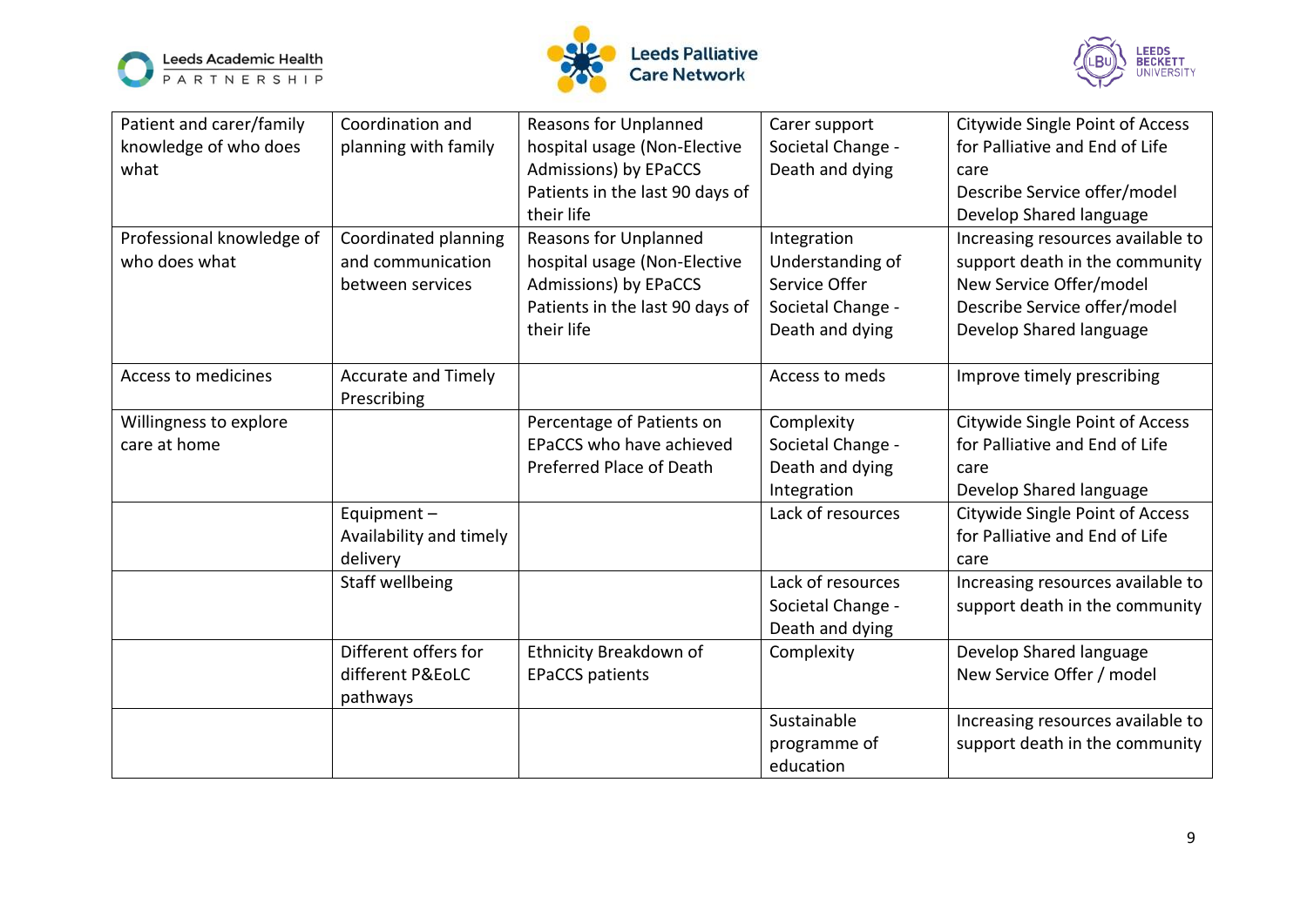





# Appendix 2 **Initiation of Phase 2 - Proposed Actions (first draft)**

| Key area from          | What would good look like?            | What do we need to       | <b>Actions</b>          | To be taken on | <b>Timescale</b> |
|------------------------|---------------------------------------|--------------------------|-------------------------|----------------|------------------|
| themes                 |                                       | clarify?                 |                         | by project?    |                  |
| <b>Describe the</b>    | Clarity across the system of what the | What each service can    | This maybe in one area  | yes            | $\mathsf{S}$     |
| current                | service offer is on the ground        | actually deliver week    |                         |                |                  |
| service offer          |                                       | by week                  |                         |                |                  |
|                        |                                       | What does the            |                         |                |                  |
|                        |                                       | workforce look like?     |                         |                |                  |
|                        |                                       | Especial focus on        |                         |                |                  |
|                        |                                       | care homes               |                         |                |                  |
| <b>Updating the</b>    | Honest conversation about what is     | Should it be the DN?     | Analyse data for where  | yes            | L                |
| service offer          | available.                            | Or HCM                   | we could focus          |                |                  |
|                        | Key worker for each person at end     | Is it different for care | Need to engage large    |                |                  |
|                        | of life                               | homes                    | number of staff groups  |                |                  |
|                        | Integrated workforce trial - agree to |                          | GP engagement would     |                |                  |
|                        | try in a geographical area - one with |                          | be key                  |                |                  |
|                        | deprivation one without? Or look at   |                          |                         |                |                  |
|                        | areas of deprivation so that we start |                          |                         |                |                  |
|                        | from the bottom $up$ – our most       |                          |                         |                |                  |
|                        | unequal.                              |                          |                         |                |                  |
|                        | simplifying                           |                          |                         |                |                  |
| <b>Develop</b>         | People use words such as end of life, | Can we agree key         | Have started to create  | yes            | S                |
| <b>Shared</b>          | fast track and complexity to mean     | definitions as           | a list where there are  |                |                  |
| language               | different things                      | professionals?           | areas of confusion from |                |                  |
|                        |                                       | How do we share          | the work carried out so |                |                  |
|                        |                                       | this?                    | far                     |                |                  |
| Citywide               | For patients and carers as well as    | Old spec found!          | RG and DB to visit Gold | yes            | L                |
| <b>Single Point of</b> | professionals                         |                          | Line                    |                |                  |
| <b>Access for</b>      | Similar to Bradford's Gold line       |                          |                         |                |                  |